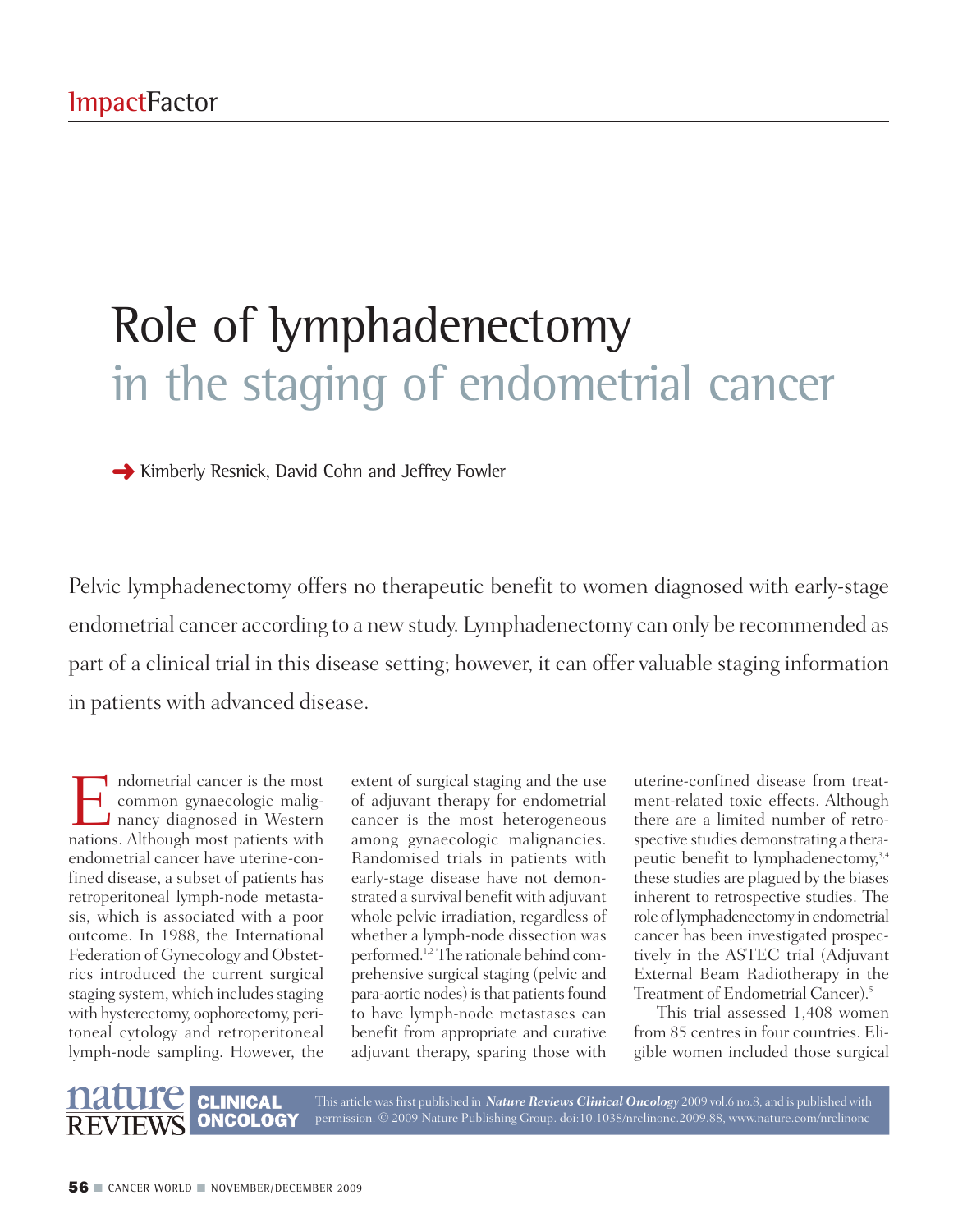candidates with clinical stage I endometrial cancer. The study aimed to detect a 10% improvement in overall survival with lymphadenectomy, requiring 1,400 women to be included. Randomisation at the time of surgery was a two-part process: women were randomly allocated to standard surgery (control arm), which included hysterectomy, oophorectomy, peritoneal washings and palpation of para-aortic lymph nodes, or standard surgery plus a systematic dissection of the bilateral pelvic (iliac and obturator) lymph nodes (experimental arm). In total, 704 women were randomly allocated to each arm.In the second randomisation, 507 patients with intermediate-risk or high-risk (IA or IB with high-grade histology, IC or IIA) early-stage disease, independent of whether lymphadenectomy was performed, were randomly allocated to pelvic teletherapy versus observation in order to control for differences in post-surgical adjuvant therapy dependent on node status. Patients with low-risk disease as well as patients with advanced disease were excluded from this randomisation and treated at the discretion of the investigator.

The median node count in the lymphadenectomy groupwas 12,with 12% of patients having fewerthan five nodes removed. Operating time was longer with lymphadenectomy, and was associatedwith a nonsignificant increase in ileus, venous thromboembolism, lymphocyst formation and major wound dehiscence. Similar proportions of women in both groups received adjuvant radiation therapy. Following adjuvant therapy, more women who underwent lymphadenectomy reported moderate to severe treatment-related morbidity than women who underwent standard surgery alone (17% vs 12%).

A statistically significant difference in five-year recurrence-free

survival was seen (hazard ratio 1.35, 95% CI 1.06–1.73, *P*=0.017) in favour of standard surgery. No difference in overall survival or disease- and/or treatment-related deaths was noted. Despite randomisation, considerable imbalances were noted between the arms; there were more aggressive tumours (serous, clear-cell, grade 3) and more deeply invasive tumours in the lymphadenectomy arm. Supporting the disparate randomisation, a higher number of disease-related deaths was seen in the lymphadenectomy arm (64 vs 56). It is likely that this rate is independent of lymphadenectomy and is a function of more 'high-risk' patients in the lymphadenectomy arm. When these imbalances are taken into consideration, reanalysis of the data shows the recurrence-free survival was no longer significantly different. The ASTEC investigators concluded that lymphadenectomy does not improve survival in endometrial cancer, even when controlled for adjuvant therapy. Similarly, the CONSORT trial demonstrated no survival difference attributable to lymphadenectomy when patients were randomly allocated to pelvic lymphadenectomy versus no lymphadenectomy, although these data did not control for the effect of adjuvant therapy. 6

Although theASTEC investigators must be commended for undertaking this study, there are a number of limitations that must be addressed. Primarily, the extent of lymph-node dissection and the number of lymph nodes collected in the lymphadenectomy arm seems insufficient. Although the median number of lymph nodes collected was 12, 35% of patients had fewer than nine nodes collected. A number of studies have indicated that increased lymph-node counts are associated with improved outcomes<sup>7,8</sup> in high-risk, early-stage patients. Chan

et al. used a logistic regression model to determine that the largest increase in detecting a single positive lymph node among endometrioid endometrial cancers was when between 21 and 25 lymph nodes were resected, (*P*<0.01). 7 Independently, it has been shown prospectively that in patients with lymph-node metastases, over two-thirds have aortic node involvement, <sup>9</sup> with 16% having isolated aortic metastases. It seems unreasonable to conclude from ASTEC (or CONSORT) that systematic lymphadenectomy offers no benefit, if aortic nodes were not evaluated and residual aortic metastases might have been left behind.

A second limitation of ASTEC is that 45% of patients were determined to have low-risk intrauterine features and a significant number of participants had stage IA disease. In fact, when compared with other early-stage trials (CONSORT, PORTEC and GOG99),ASTEC had the highest proportion of stage IA tumours (13% vs 1.6%, 0% and 0% respectively). 6,10 Given that lymph-node involvement is quite uncommon in patients with low-risk intrauterine features and is  $1\%$  in the stage IA population,<sup>10</sup> a significant number of ASTEC patients would not benefit from lymphadenectomy *a priori*; thus, the absolute number of patients needed to demonstrate an improved survival from lymphadenectomy might have been underestimated from the start of the trial.

Although the second (adjuvant teletherapy) randomisation was performed in order to control for differences between the standard arm and lymphadenectomy arm, brachytherapy, chemotherapy and hormone therapy were used at the discretion of the treating physician. Thus, nonprotocoldirected therapy could have diluted any differences in outcome as a result of lymphadenectomy.